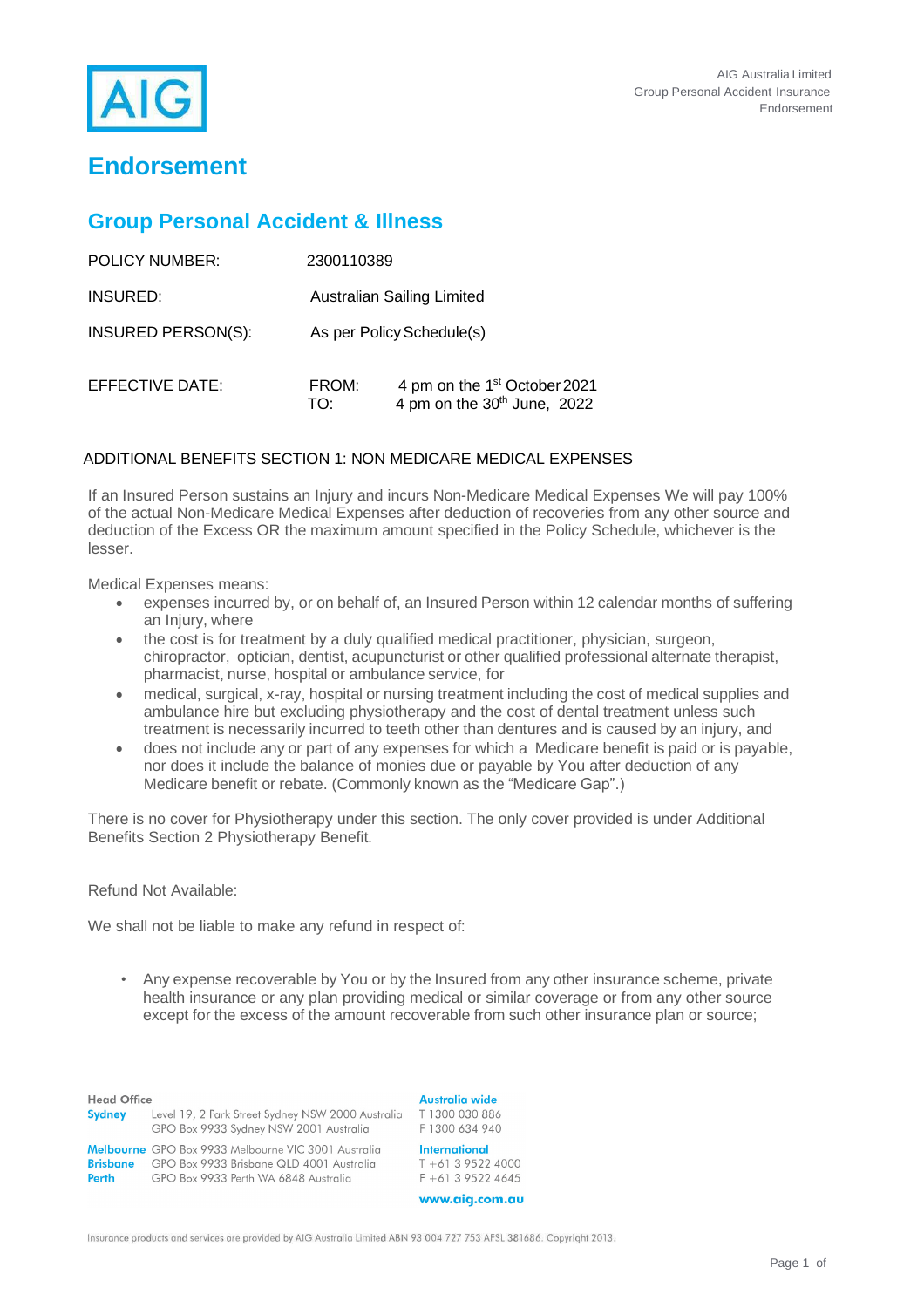

- More than the specified percentage of each claim less all deductions and the Policy excess;
- Any expense which We are prohibited by Law from paying.

Our Total Liability shall not exceed in the aggregate the amount specified in the Policy Schedule, in respect of any one Injury.

## **ADDITIONAL BENEFITS SECTION 2: PHYSIOTHERAPY BENEFIT**

If an Insured Person sustains an Injury which within 12 calendar months requires Physiotherapy treatment as recommended by a Doctor, except as per important note below, and treatment is provided by a qualified physiotherapist we will pay the following:

- Visits 1 to 5: 95% of the fees charged less rebates from other sources, subject to a maximum payment of \$45 per visit
- Visits 6 to 10: 80% of the fees charged less rebates from other sources, subject to a maximum payment of \$40 per visit
- All other visits 75% of the fees charged less rebates from other sources, subject to a maximum payment of \$30 per visit.

This benefit is subject to a maximum amount of \$750 any one claim.

Important Note:

No Doctors referral is required for the first 5 visits. A Doctors referral is required for all visits thereafter.

#### **ADDITIONAL BENEFITS SECTION 3: STUDENT TUTORIAL BENEFIT - NON-INCOME EARNERS**

If You are a full time student and You suffer Temporary Total Disablement, We will reimburse the cost of student tutorial fees incurred in accordance with the limits and benefit period specified in the Schedule of Benefits, provided that:

- such fees are paid to a professionally qualified tutor, who is not related to the Insured Person, who continues teaching during the period of disability
- such Temporary Total Disablement is certified by a qualified medical practitioner

#### **ADDITIONAL BENEFITS SECTION 4: DOMESTIC HOME HELP BENEFIT - NON-INCOME EARNERS**

If You are a non-income earner and You suffer Temporary Total Disablement, We will reimburse the costs of hiring domestic help and/or child minding services reasonably and necessarily incurred provided that:

- such services and domestic help are carried out persons other than members of the Insured Person's family or other relatives permanently living with the injured person
- such child-minding services and domestic help is certified as necessary by a legally qualified medical practitioner.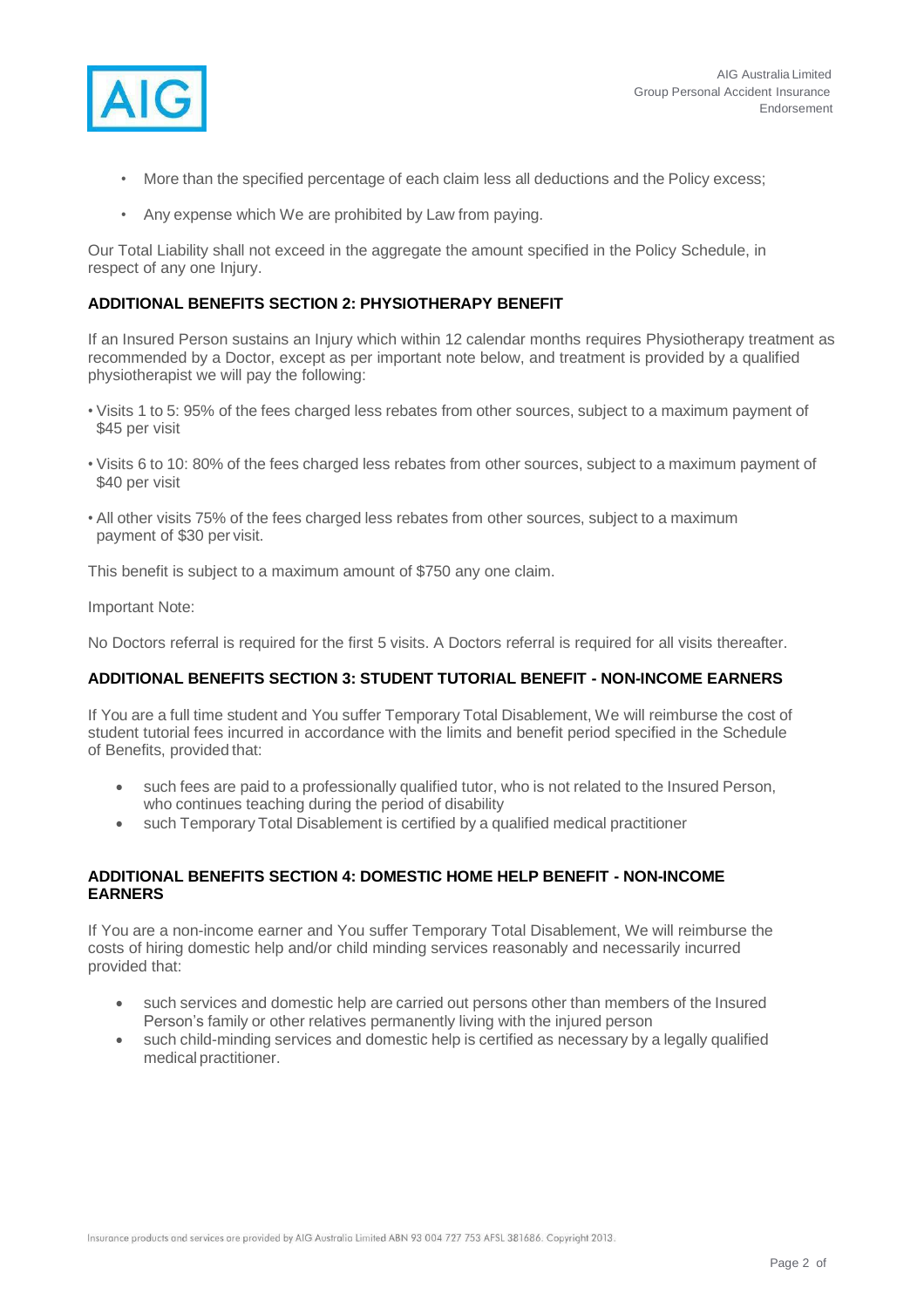

# **ADDITIONAL BENEFITS SECTION 5: DENTAL BENEFITS**

#### **INSURED EVENTS**

Injury resulting directly in the following dental treatment being carried out within twelve (12) months of the date of injury:

Loss of Teeth resulting in prosthetic replacement- \$1,250 per tooth Damage to Teeth resulting in prosthetic restoration- \$625 per tooth

The Maximum amount payable under this section is limited to \$5,000 any one accident Cover only applies if the event occurs within twelve (12) calendar months of the date of Injury

# **ADDITIONAL BENEFIT SECTION 6: FUNERAL BENEFIT**

If an Insured Person suffers an Injury resulting in Section A Event 1 Death, we will pay all reasonably incurred funeral expenses. The maximum amount we will pay is \$10,000.

## **ADDITIONAL BENEFITS SECTION 7: PARENT INCONVENIENCE ALLOWANCE**

If an Insured Person who is:

- under 20 (twenty) years of age, and
- wholly dependent on his/her parents for maintenance and support

is hospitalised as a result of an Injury we will pay the Insured Person \$25.00 (twenty five dollars) per day they are hospitalised. This benefit is limited to a maximum of fifty two (52) weeks and is subject to an excess of 7 days.

# **ADDITIONAL BENEFITS SECTION 8: FRACTURED BONES BENEFIT**

#### **INSURED EVENTS BENEFITS**

| Injury resulting in:  | As a percentage of the amount shown in the<br>Policy Schedule under Section 8: Fractured<br><b>Bones Benefit</b> |
|-----------------------|------------------------------------------------------------------------------------------------------------------|
| <b>Skull Fracture</b> | 10%                                                                                                              |

| $1 \cup 70$ |
|-------------|
| 70%         |
| 10%         |
| 50%         |
| 10%         |
| 40%         |
| 20%         |
| 100%        |
| 10%         |
| 60%         |
| 10%         |
| $30\%$      |
|             |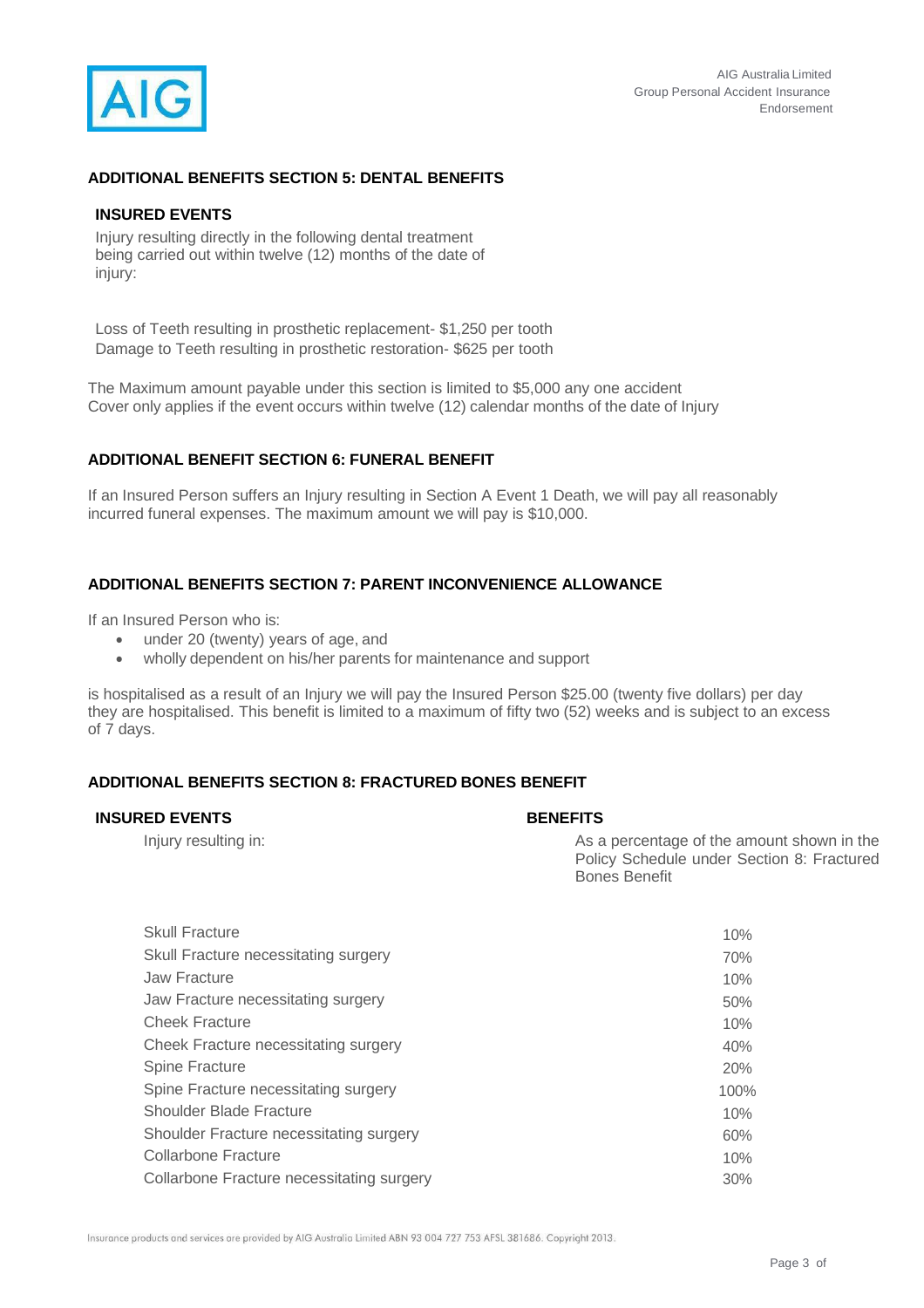

| Upper arm, forearm Fracture                                | 10% |
|------------------------------------------------------------|-----|
| Upper arm, forearm Fracture necessitating surgery          | 40% |
| <b>Elbow Fracture</b>                                      | 20% |
| Elbow Fracture necessitating surgery                       | 30% |
| <b>Hand Fracture</b>                                       | 10% |
| Hand Fracture necessitating surgery                        | 30% |
| Finger (one or more) Fracture                              | 5%  |
| Finger (one or more) Fracture necessitating surgery        | 10% |
| Rib (one or more) Fracture                                 | 5%  |
| Rib (one or more) Fracture necessitating surgery           | 10% |
| Hip, Pelvis Fracture                                       | 20% |
| Hip, Pelvis Fracture necessitating surgery                 | 80% |
| <b>Upper Leg Fracture</b>                                  | 10% |
| Upper leg Fracture necessitating surgery                   | 70% |
| Kneecap Fracture                                           | 10% |
| Kneecap Fracture necessitating surgery                     | 30% |
| Lower leg tibia Fracture                                   | 10% |
| Lower leg tibia Fracture necessitating surgery             | 50% |
| Lower Leg fibula Fracture                                  | 10% |
| Lower leg fibula Fracture necessitating surgery            | 20% |
| Lower Leg tibula and fibula Fracture                       | 30% |
| Lower leg tibula and fibula Fracture necessitating surgery | 60% |
| Ankle joint Fracture                                       | 10% |
| Ankle joint Fracture necessitating surgery                 | 40% |
| Foot Fracture                                              | 10% |
| Foot Fracture necessitating surgery                        | 30% |
| Toe (one or more) Fracture                                 | 5%  |
| Toe (one or more) Fracture necessitating surgery           | 10% |

The Maximum amount payable under this section is limited to \$5,000 any one accident Cover only applies if the event occurs within twelve (12) calendar months of the date of Injury

# **ADDITIONAL BENEFITS SECTION 9: MEDICAL/EVACUATION EXPENSES INCURRED OVERSEAS**

If as a result of Injury an Insured Person incurs Medical Expenses or Medical Evacuation Expenses whilst:

- (a) outside Australia, and
- (b) participating in a sanctioned competition, or training for the competition immediately prior to the commencement of the competition, within territorial waters

We will pay:

- (i) reasonable costs incurred for emergency medical, hospital, ambulance or other treatment the Insured Person actually and necessarily received as a result of an Injury.
- (ii) reasonable costs related to the evacuation of an Insured Person as a direct result of an Injury suffered whilst engaged in competing or training including the expenses incurred for qualified medical staff who are required to travel with the Insured Person. In the event that evacuation is required all expenses incurred are required to be certified and agreed by us.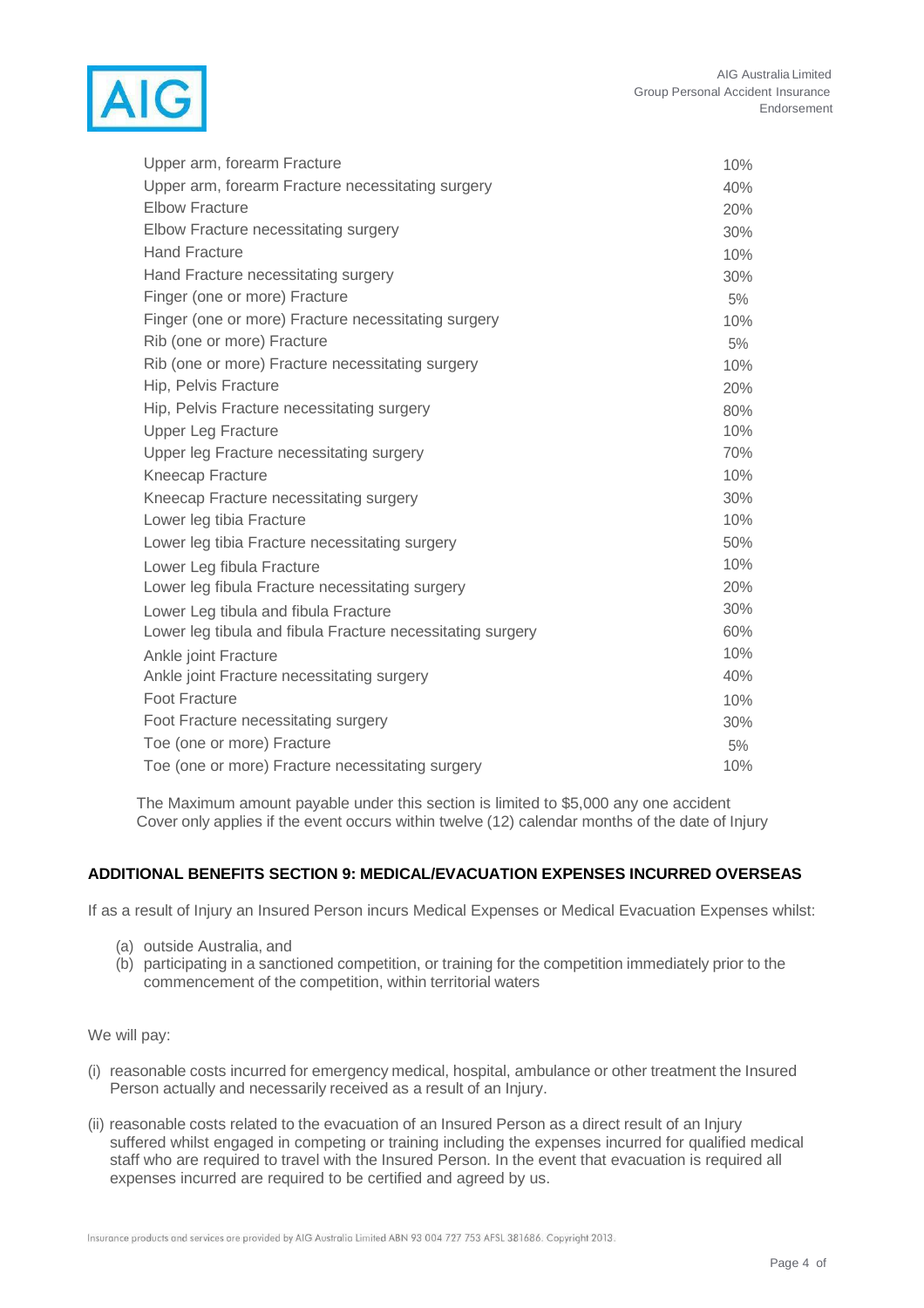

- (iii) the cost of emergency dental treatment up to a maximum amount of \$1,000 per person for dental costs incurred which the treating dentist certifies in writing is for the relief of sudden and acute pain to sound and natural teeth arising out of competing or training.
- (iv) The cost of the Insured Persons burial or cremation overseas, or the transporting of the Insured Persons remains to Australia and cost of burial or cremation in Australia.

In the event of the Insured Person death following a valid claim under this Section. The maximum amount WE will pay is \$10,000 for all costs incurred for transportation, burial and/or cremation. The maximum amount we will pay for all claims combined under this benefit are shown is shown on the schedule.

In the event of an emergency overseas, simply call (reverse charge) Travel Guard™ any time from any place in the world: MALAYSIA 60 (3) 2772 5651 (The number underlined is the country code and the number in brackets is the area code.)

# **CONDITIONS:**

- If you or the Insured Person want Us to pay for the hospitalization or emergency transportation service then Travel Guard™ must be contacted and their prior written agreement obtained. (This requirement does not include in-country emergency ambulance transfers from the place of injury or sickness to a hospital, which will be paid by us providing such service was medically necessary or was authorised by a local authority (eg police or medical officer)).
- We will decide where and how to move the injured or sick insured person depending on the medical advice received.
- We will use the insured person's return ticket towards our costs if the insured person is returned to his or her country ofresidence.
- This Benefit does not apply in your or the insured person's country of residence.
- If we determine that the Insured Person should return home to Australia for treatment and You or the Insured Person do not agree to do so then we will pay the amount which we determine would cover the Insured Person's medical expenses and/or related costs had you or the Insured Person agreed to our recommendation. You and/or the Insured Person will then be responsible for any ongoing or additional costs relating to or arising out of the event you have claimed for.
- The treatment must be given or prescribed by a qualified medical practitioner or paramedic.

#### **EXCLUSIONS – ADDITIONAL BENEFITS: SECTION 9: MEDICAL/EVACUATION EXPENSES INCURRED OVERSEAS**

In addition to the Exclusions applying to all sections of the policy, We will not pay for claims or losses**:**

- 1. For treatment received inAustralia
- 2. For ongoing payments under this Section (Medical Expenses Incurred Overseas/Medical Evacuation) if We decide on the advice of a doctor appointed by Us that the Insured Persons is capable of being repatriated to their country of residence, being Australia.
- 3. If the Insured Person has received, or is entitled to readily receive, medical care under a reciprocal national health scheme between the Government of Australia and the Government of any other country to the extent of cover available under the scheme.
- 4. Medical expenses incurred more than 12 months after the Insured Person suffered the Injury.
- 5. Where, unless agreed by Us, the Insured Person incurs costs in a private hospital or clinic.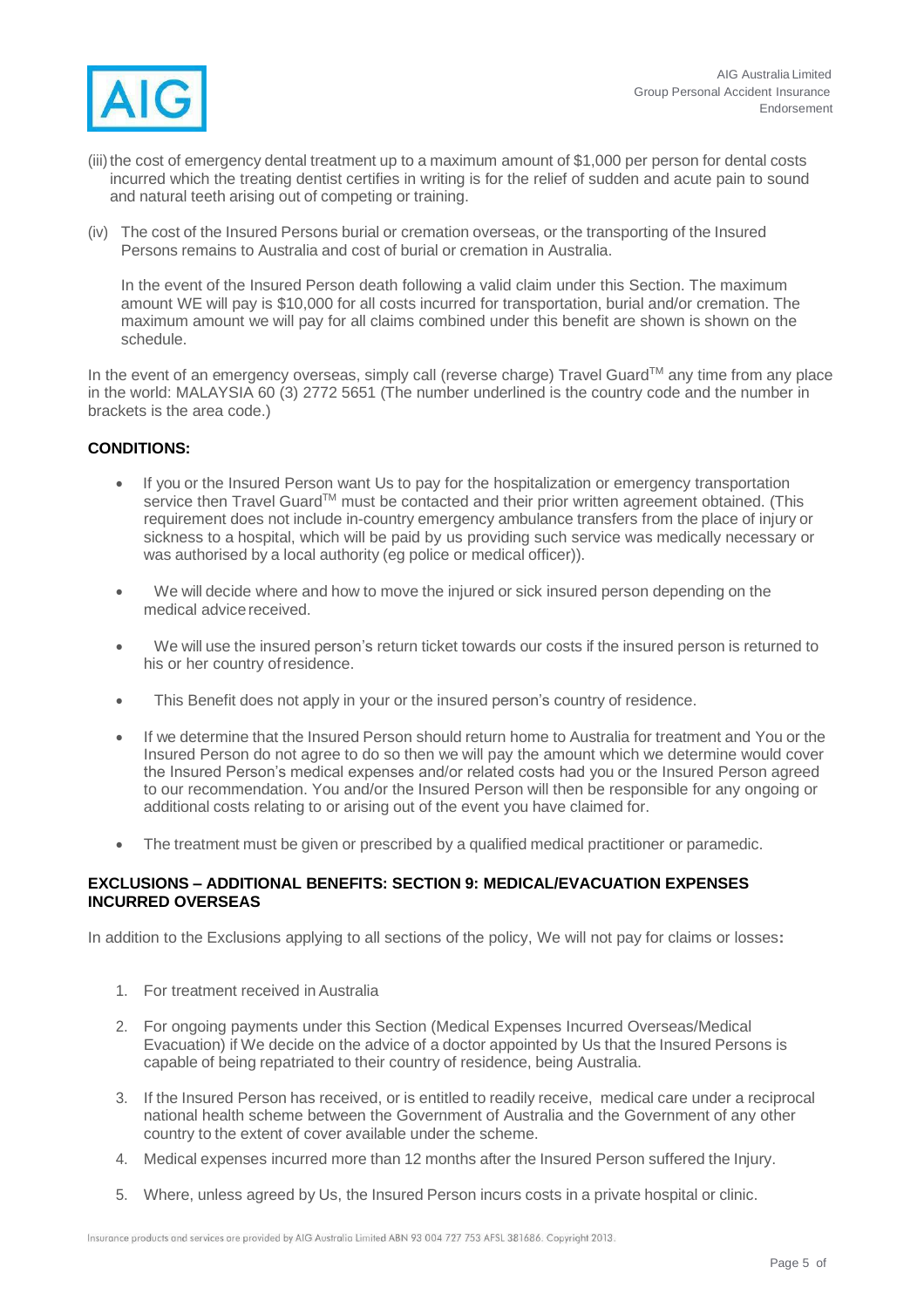

- 6. For dental treatment involving the use of precious metals or for cosmetic dentistry.
- 7. Expenses incurred for continuing treatment, including any medication commenced prior to the commencement date of the travel, which the Insured Person has been advised to continue whilst outside Australia.
- 8. When You and/or the Insured Person have not notified us as soon as practicable of the Insured Persons admittance to hospital.
- 9. If you and/or the Insured Person do not take Ouradvice.
- 10. For any expenses for medical evacuation, funeral services or cremation or bringing the Insured Persons remains back to Australia unless it has been first approved by Us.
- 11. Any claim arising directly or indirectly from sickness or natural causes.
- 12. From participation in, or training for,non-sanctioned races.
- 13. For any costs or expenses related to ship/yacht to shore emergency evacuation and/or search and rescue costs.

#### ADDITIONAL GENERAL POLICY EXCLUSION"

It is hereby declared and agreed that Exclusion 11 is added to this policy:

#### **Exclusion**

11. Cover under this policy is only extended to claims occurring at an Australian Sailing Affiliated club premises, Including organised events; OR at an event that has been organised by or sanctioned by World Sailing or one of World Sailing's Member National Authorities, including but not limited to Australian Sailing.

#### **This policy does not extend to cover Members of Affiliated clubs whilst participating in an event or on the premises of a non- affiliated Australian sailing club**.

In all other respects, the policy remains unaltered.

| <b>EXTRA PREMIUM:</b> | NIL |
|-----------------------|-----|
| GST:                  | NIL |
| <b>STAMP DUTY:</b>    | NIL |
| <b>TOTAL:</b>         | NIL |

**DATE OF ISSUE: 13th October 2021** 

| <b>BROKER:</b> | Network Insurance |
|----------------|-------------------|
| Group          |                   |
| PER            |                   |